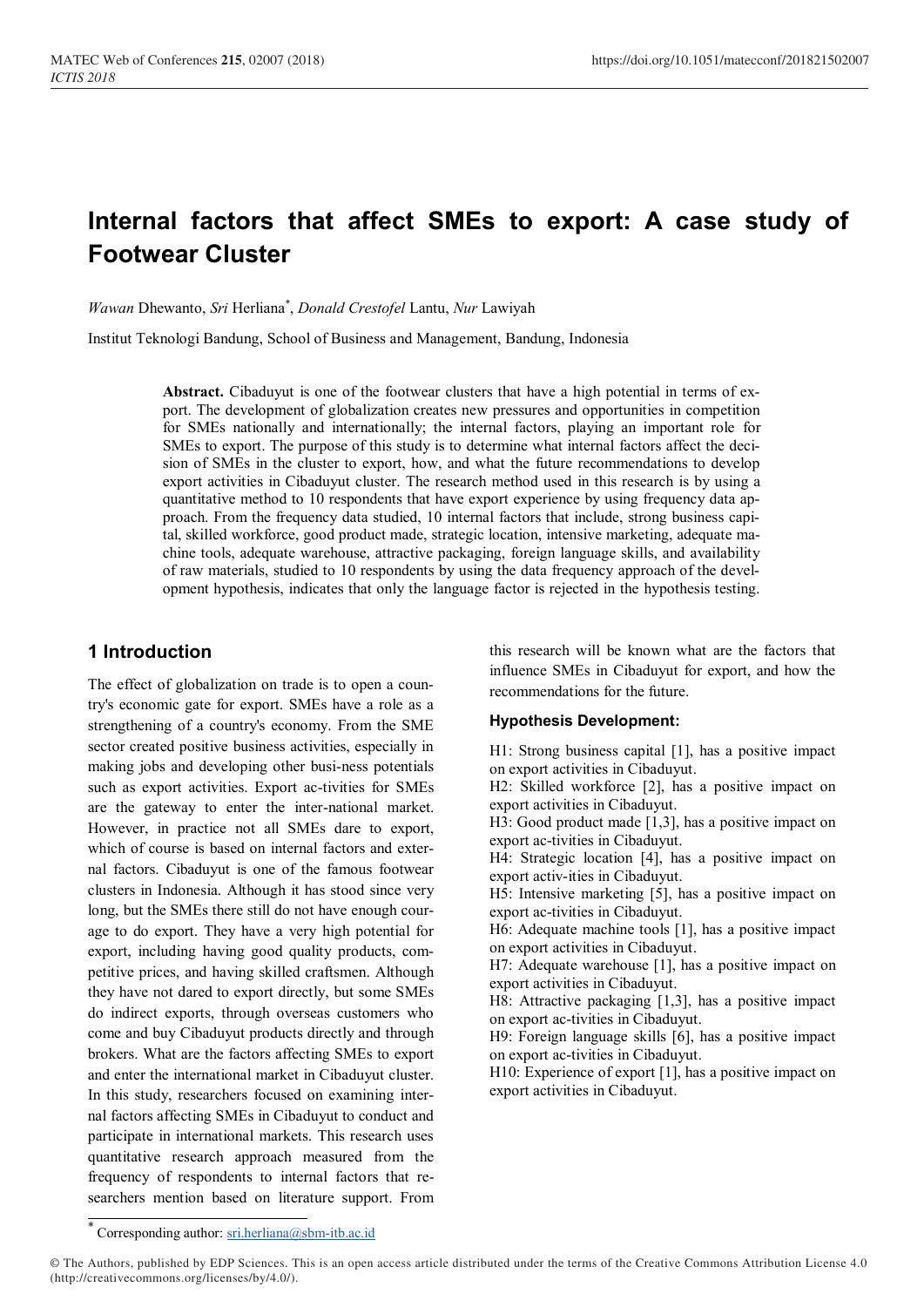

**Fig 1.** Hypothesis Development

## **2 Literature Review**

#### **2.1 SMEs for export**

The development of globalization creates new pressures and opportunities in competition for SMEs nationally and internationally. Opportunities that could be exploited by SMEs in the development of globalization, such as increased productivity and im-proved markets [7]. International expansion has opened the way for SMEs to grow by expanding their customer base to increase profitabil-ity and growth [8]. The willingness, ability, and motivation of the owners / managers in making decisions, often influence the successful ap-plication of international entrepreneurial ideas [9]. However, in practice, the growing international development has made it difficult for small sectors to develop, as they have to face obstacles in order to survive and com-pete in international markets [10]. It makes, the contribution of SMEs in international is still very low compared with their contribution in the country. In fact, many government programs to sup-port SMEs in order to enter the international market [8]. Therefore, SMEs now, should be able to develop competitive ability, innovation, and relationships in order to participate actively in the in-ternational market [10].

#### **2.2 Internal factor for export**

Internal factors, playing an important role for SMEs to export, these internal factors include the quality of the products offered, the resources owned, the scale of the company, the management of the enterprise, and the experience of exports [1]. The researcher assumes that internal factors for export are factors related to the condition of the company, such as location, marketing, innovation, skilled labor, and language skills, in addition to the factors mentioned earlier. The company's location factor for SMEs in general has an influence on the company's ability to export, although it is not felt directly [4]. The company's skilled labor is one of the decisive factors for the company to export. Skilled labor is closely related to higher work productivity [2]. The company's commitment to export orientation with innovation has a role to the success of exports [3]. Most of the success of exports comes from the ability of firms to implement marketing strategies effectively [5]. Foreign language skills and abilities are a key factor in the international market in customer relationships. Communication problems that occur in the international market, because they do not understand each other English language used, or use a bad translation [6]

# **3. Methodology**

The research method used in this research is by using quantitative method to 10 respondents that has export experience, to know what internal factors that influences SMEs to conduct and enter into international market or export. The quantitative method uses a frequency approach, which is judged by how many respondents score each variable. Score value using a linkert scale approach that is from 1-5. This study is also supported by literature data from journals, articles, books, electronic newspapers, proceedings, and other sources that support the literature search about export factors and around the cluster Cibaduyut. The purpose of this study is to determine what internal factors affect the decision of SMEs in the cluster Cibaduyut to export and how and what the future recommendations to develop export activities in clusters Cibaduyut.

#### **4 Analysis and Discussion**

#### **4.1 Respodent's profile**

Profile of respondents in this study to 10 SMEs is 6 respondent's business owners and 4 employees in the field of marketing. Their educational background was 5 respondents who received high school education, 2 respondents received junior high school education, 1 respondent received diploma education, and 2 respondents received bachelor degree. The SMEs age in this study are the oldest was 32 years old and the youngest was 4 years old. The majority of them can export from foreign buyers who come directly to Cibaduyut to buy Cibaduyut products that will be brought to their country and through brokers. The majority of them do not apply price differences between domestic and overseas buyers. There are many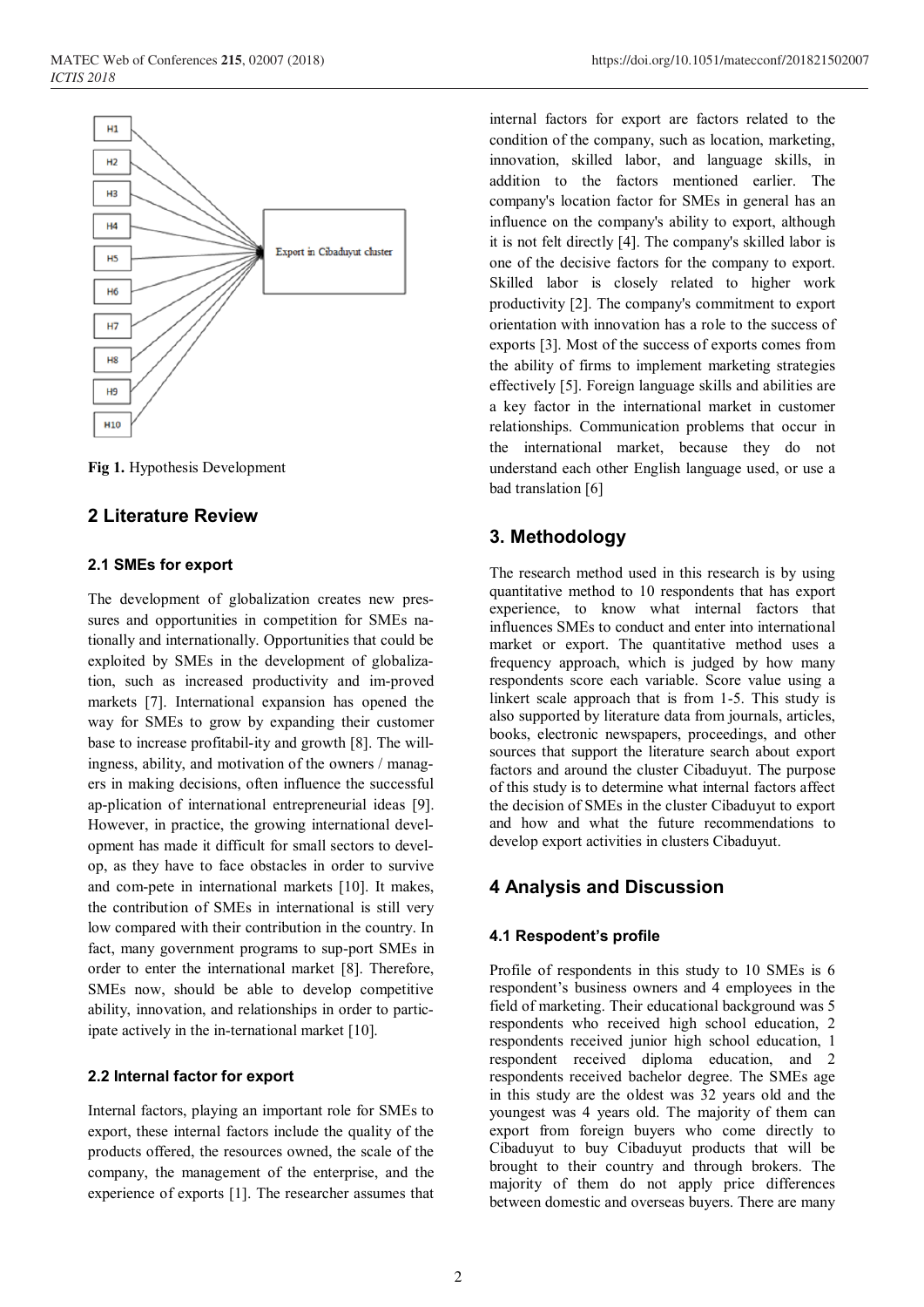competitors and Cibaduyut products are already known as a product with an affordable price. Although this cluster has been established for a long time, but few SMEs have export experience.

#### **4.2 Hypothesis testing by internal factor frequency data**

The testing hypothesis based on the frequency data on internal export factor in Cibaduyut cluster can be seen below;

**Table 1.** Internal factor frequency data affecting export activities in Cibaduyut

| <b>Internal</b><br>Variables | <b>Factor</b> Hypothesi | Data<br>Frequency       |    |                |   |   | Tota |
|------------------------------|-------------------------|-------------------------|----|----------------|---|---|------|
|                              |                         |                         |    |                |   |   |      |
|                              |                         | Strong business capital | H1 |                |   | 1 | 1    |
| Skilled workforce            | H <sub>2</sub>          | 2                       |    |                | 2 | 6 | 10   |
| Good product made            | H <sub>3</sub>          |                         |    | 4              | 1 | 5 | 10   |
| Strategic location           | H4                      | 1                       |    | 5              |   | 4 | 10   |
| Intensive marketing          | H <sub>5</sub>          | 1                       | 1  | 1              |   | 7 | 10   |
| Adequate machine tools       | H <sub>6</sub>          | 3                       |    | 1              | 2 | 4 | 10   |
| Adequate warehouse           | H7                      | 3                       | 1  |                |   | 6 | 10   |
| Attractive packaging         | H <sub>8</sub>          | 4                       |    |                |   | 6 | 10   |
| Foreign language skills      | H <sub>9</sub>          | 4                       |    | 2              | 1 | 3 | 10   |
| Experience of export         | H10                     |                         |    | $\mathfrak{D}$ | 3 | 5 | 10   |

Strong business capital has a positive impact on export activities in Cibaduyut, it is seen from the frequency data shows 8 respondents put the internal factor of this export in the number 5 which means very influential. The strong business capital is needed by SMEs for production and marketing. Moreover, in the case of production, SMEs must order raw materials demanded by customers to ensure raw material stock. If the raw materials run out, there will be no production activities. Therefore, strong business capital is needed by SMEs. Thus, SMEs apply gradual payments or advances to customers or apply cash payments for export activities. (*H1: Strong business capital, has a positive impact on export activities in Cibaduyut is accepted).*

The expertise of the workforce or craftsmen is a major factor in business activities in both production and marketing lines. It is approved by SME respondents in this study, frequency data shows as much as 6/10 respondents strongly agree or put score 5, that the expertise of the workforce to support the export activities. This is in harmony with the condition of Cibaduyut, which is a cluster of footwear with thousands of skilled craftsmen or experts, which makes many overseas buyers or brokers produce and buy products in Cibaduyut to be sent abroad. (*H2: Skilled workforce, has a positive impact on export activities in Cibaduyut is accepted).*

Good product made with innovation has an influence on export activities in Cibaduyut. 5/10 respondents put the quality of products offered in score 5 or very influential. Indeed Cibaduyut products have long been famous for the good products that are made but for the problem of innovation still have many obstacles, based on information from respondents. Therefore, SMEs realize that the good product and innovation are the things that have an influence on export activities in Cibaduyut. (*H3: Good product made, has a positive impact on export activities in Cibaduyut is accepted).*

Cibaduyut is in a very strategic location in Bandung, Cibaduyut's big name makes it easy to access. Large road conditions and located in a very strategic area to make business activities in this cluster is so alive. Plus, business activities from upstream to downstream in the footwear sector or the like are centered in this location. Among the advantages, 4/10 respondents placed the location factor is very influential (score 5) on export activities in Cibaduyut, where the rest or  $6/10$  are neutral (score 3) to this location factor. This is because, when heavy rains or during peak hours there is always a long traffic jam and sometimes cause flooding when the rain is falling heavily. This also hampers business activities in Cibaduyut. Nevertheless, Cibaduyut's big name and lively location by various business activities make the location factor has a positive influence on export business activities in Cibaduyut. (*H4: Strategic location, has a positive impact on export activities in Cibaduyut is accepted).*

7/10 respondents strongly agree (score 5) that internal factors of marketing have a positive influence on export activities in Cibaduyut. Moreover, the name of Cibaduyut which is already well known as a footwear shopping center in the city of Bandung; Supporting the marketing of the name Cibaduyut itself. Marketing activities must be done by SMEs to get into the international market; especially the international market has a different condition from the domestic market. (*H5: Intensive marketing, has a positive impact on export activities in Cibaduyut is accepted).*

Machine equipment owned to support production needs is very influential on business activities in Cibaduyut, one of them for export. 6/10 respondents stated that adequate machine tools contribute (score 5) to fulfilling the demand of production from customers, by giving effectiveness to the production. (*H6: Adequate machine tools, has a positive impact on export activities in Cibaduyut is accepted).*

Adequate warehouse has an influence on export activity. Products that are finished in production or ready to be shipped and sold should be placed in a safe room so that the product is neat and not damaged. This makes it easy to list products that are ordered or searched by customers. Therefore, 6/10 respondents stated that the internal factor of adequate warehouse is a very influential (score 5) factor and has a positive impact on export business activities in Cibaduyut. (*H7: Adequate warehouse, has a positive impact on export activities in Cibaduyut is accepted).*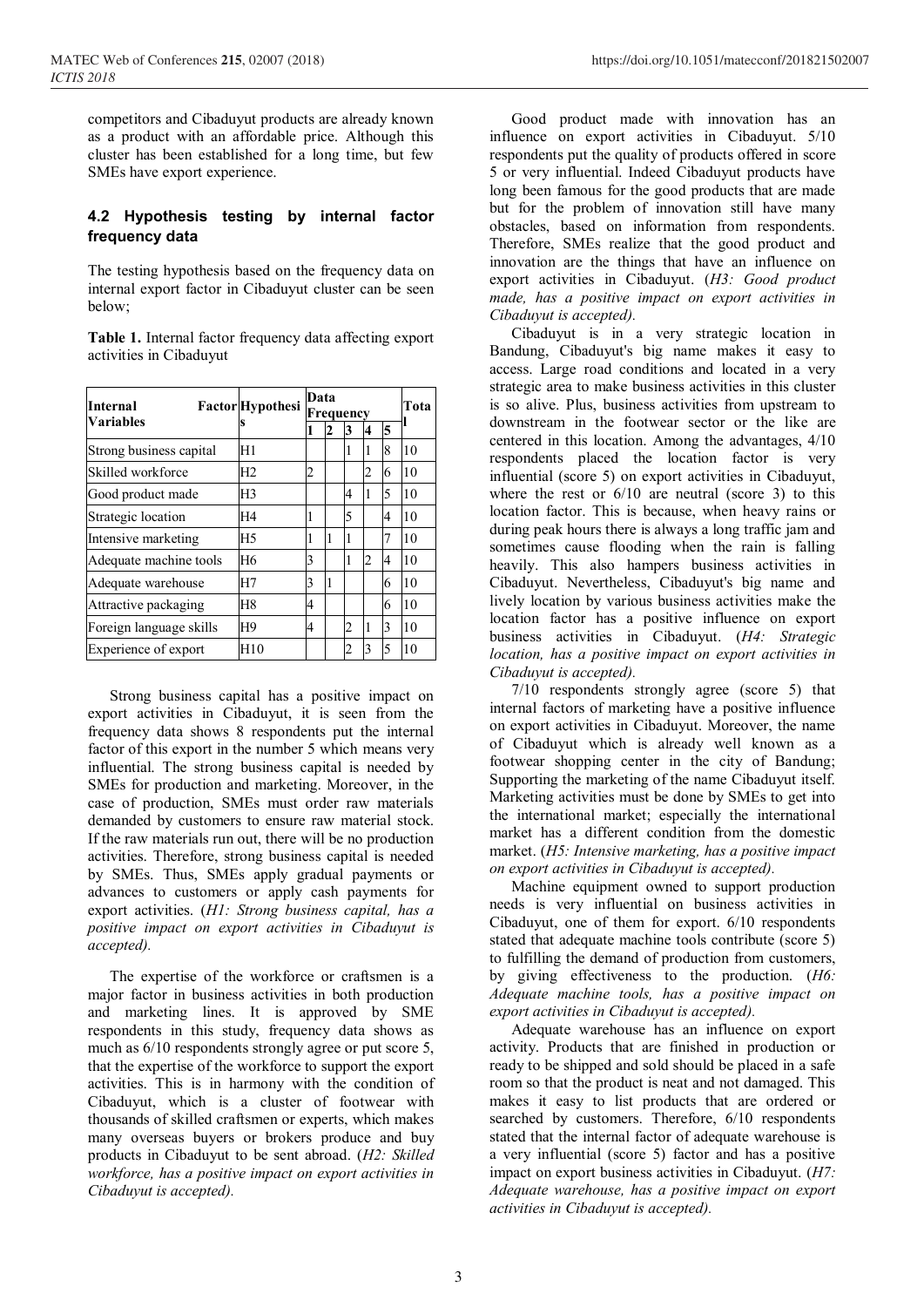From the results of frequency data, 6/10 respondents stated that the interesting packaging has a very high effect on export activities in Cibaduyut (score 5), but 4/10 respondents stated that the interesting packaging has no effect (score 1) on export activity In Cibaduyut. Based on the description of the respondents, overseas buyers who come and shop for products in Cibaduyut not too concerned with attractive packaging, they usually will repackage Cibaduyut product more attractive. So it can reduce costs in purchasing products or product production in Cibaduyut. Nevertheless, from this result the researcher assumes that the attractive packaging has a positive effect on export activity in Cibaduyut. (*H8: Attractive packaging, has a positive impact on export activities in Cibaduyut is accepted).*

Talking about export business activities certainly cannot be separated from the language factor. From the frequency data in this study can be seen that 4/10 respondents stated that the language factor is very no effect (score 1) on export business activities in Cibaduyut. 2/10 respondents are neutral towards this factor. Although SMEs do not have the ability to speak foreign languages or English well, they can still communicate through body language or Indonesian language or with translators brought by overseas buyers. From this data, the researcher assumed that foreign language ability factor had no effect to business activity in Cibaduyut. (*H9: Foreign language skills, has a positive impact on export activities in Cibaduyut is rejected).*

Experience in export activities perceived by SMEs, have a positive impact on business activities in Cibaduyut. Direct experience is felt to provide insight into export activities and new experiences for SMEs to explore the international market. This is consistent with the frequency data obtained, 5/10 respondents stated that experience in export activities has a high influence (score 5) on export activities, where 3/10 respondents also stated this factor has an effect (score 4) on export activities in Cibaduyut. Researchers assume that experience of export activities have a positive impact on export activities in Cibaduyut. (*H10: Experience of export, has a positive impact on export activities in Cibaduyut is accepted).*

# **5 Conclusion and Recommendation**

#### **5.1 Conclusion**

From the frequency data studied, 10 internal factors that include, strong business capital, skilled workforce, good product made, strategic location, intensive marketing, adequate machine tools, adequate warehouse, attractive packaging, foreign language skills, and availability of raw materials, studied to 10 respondents by using the data frequency approach of the development hypothesis, indicates that only the language factor is rejected in the hypothesis testing. In fact, the factor of foreign language ability is an important factor for SMEs to be able to conduct export business activities or find out about export opportunities independently. Internal factor is a very vital factor for SMEs to export; internal factors are factors that come from the condition of the company. These internal factors create a powerful motivational drive for exports from within the company or SME. As mentioned in the literature, SMEs have an important role to the economic growth of a country in general, and in particular SMEs can or have the potential to export and develop their line of business internationally. From this study, shows that, SMEs in Cibaduyut have been very aware of internal factors or conditions of the company to conduct or participate in international activities. However, the internal factors studied can be a constraint factor faced by SMEs because they cannot meet the expectations of foreign ldemand caused by one of the internal factors that are not met. SMEs in Cibaduyut can solve the internal factor problems for export by way of their own negotiations, although they are constrained in foreign language abilities.

## **5.2 Recommendation**

Although the internal factor of foreign language proficiency is rejected in the testing hypothesis, it is helpful that a continuous foreign language training program is held in this cluster. In addition to SMEs in Cibaduyut cluster reliable in making products, it is expected they are also reliable in communicating foreign languages that will open more export opportunities. Knowledge and training on exports is also important to SMEs in Cibaduyut to understand how international market conditions are happening today, how to respond to dynamic changes in international markets, and how to provide added value that can increase the selling value of products made in this cluster. The location conditions in the Cibaduyut cluster need to be addressed in terms of road construction in order to provide comfort for domestic and foreign tourists, especially during peak hours.

# **References**

- 1. L. Su, J Adams, Export capacity impact factors on Chinese SMEs: A survey analysis of Fujian Province. Journal of Chinese Economic and Foreign Trade Studies, **3**(1), 57. (2010)
- 2. Y. Amornkitvikai, C Harvie, & T. Charoenrat, Factors Affecting The Export Participation And Performance Of Thai Manufacturing Small And Medium Sized Enterprises (Smes). *ICSB World Conference Proceedings* (hal. 10). Washington: International Council for Small Business (ICSB). (2013)
- 3. M. Dressler, Managing export success An empirical picture of German wineries' performance. *BIO Web of Conferences*, 2. (2015)